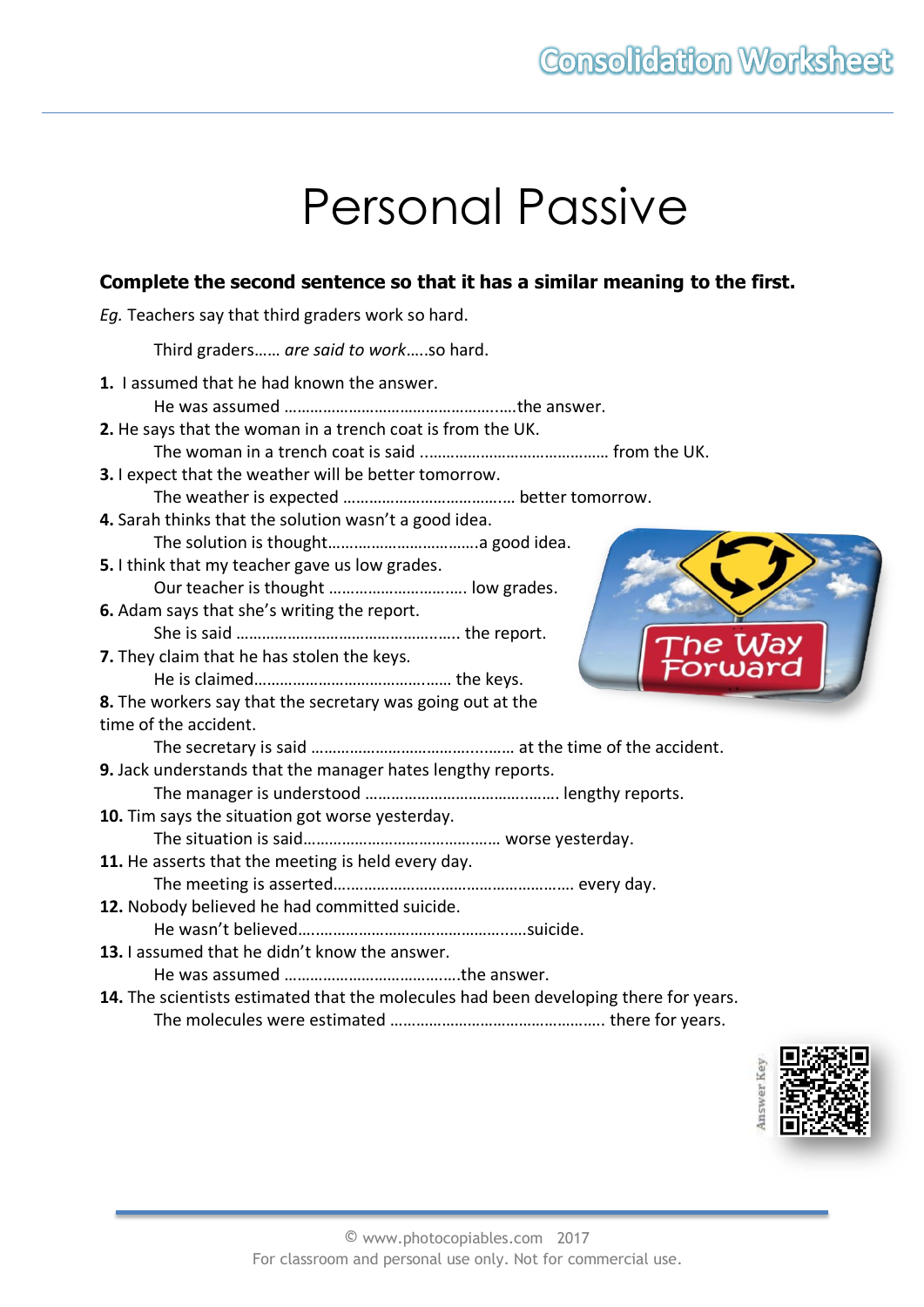# Personal Passive

### **Complete the second sentence so that it has a similar meaning to the first.**

*Eg.* Teachers say that third graders work so hard.

Third graders…… *are said to work*…..so hard.

| 1. I assumed that he had known the answer.                                           |  |  |
|--------------------------------------------------------------------------------------|--|--|
|                                                                                      |  |  |
| 2. He says that the woman in a trench coat is from the UK.                           |  |  |
|                                                                                      |  |  |
| 3. I expect that the weather will be better tomorrow.                                |  |  |
|                                                                                      |  |  |
| 4. Sarah thinks that the solution wasn't a good idea.                                |  |  |
|                                                                                      |  |  |
| 5. I think that my teacher gave us low grades.                                       |  |  |
|                                                                                      |  |  |
| grades.                                                                              |  |  |
| 6. Adam says that she's writing the report.                                          |  |  |
| The Way<br>Forward                                                                   |  |  |
| 7. They claim that he has stolen the keys.                                           |  |  |
|                                                                                      |  |  |
| 8. The workers say that the secretary was going out at the time of the               |  |  |
| accident.                                                                            |  |  |
|                                                                                      |  |  |
| 9. Jack understands that the manager hates lengthy reports.                          |  |  |
|                                                                                      |  |  |
| 10. Tim says the situation got worse yesterday.                                      |  |  |
|                                                                                      |  |  |
| 11. He asserts that the meeting is held every day.                                   |  |  |
|                                                                                      |  |  |
| 12. Nobody believed he had committed suicide.                                        |  |  |
|                                                                                      |  |  |
| 13. I assumed that he didn't know the answer.                                        |  |  |
|                                                                                      |  |  |
| 14. The scientists estimated that the molecules had been developing there for years. |  |  |
|                                                                                      |  |  |
|                                                                                      |  |  |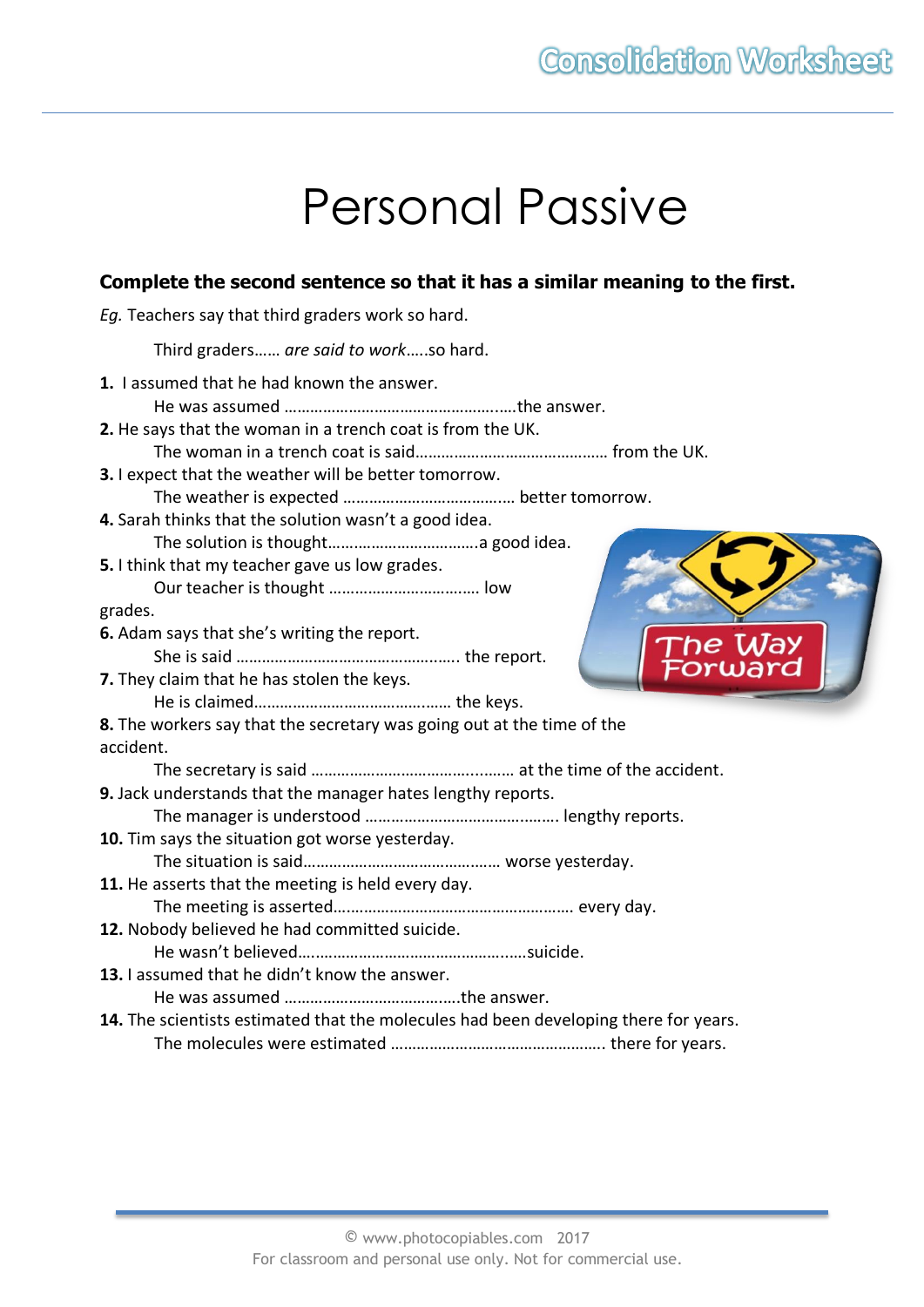# Personal Passive

#### **Complete the second sentence so that it has a similar meaning to the first.**

*Eg.* Teachers say that third graders work so hard.

Third graders…… *are said to work*…..so hard.

- **1.** I assumed that he had known the answer. He was assumed ………………………………………..….the answer.
- **2.** He says that the woman in a trench coat is from the UK. The woman in a trench coat is said ……………………….……………… from the UK.
- **3.** I expect that the weather will be better tomorrow. The weather is expected ……………………………….…………….… better tomorrow.
- **4.** Sarah thinks that the solution wasn't a good idea. The solution is thought…….…………………………….a good idea.
- **5.** I think that my teacher gave us low grades. Our teacher is thought ………………..…………….…. low grades.
- **6.** Adam says that she's writing the report. She is said ………………………………………..….. the report.
- **7.** They claim that he has stolen the keys. He is claimed………………………………….…… the keys.

© www.photocopiables.com 2017

# Personal Passive

### **Complete the second sentence so that it has a similar meaning to the first.**



*Eg.* Teachers say that third graders work so hard.

Third graders…… *are said to work*…..so hard.

**1.** The workers say that the secretary was going out at the time of the accident.

 The secretary is said ………………………….....…… at the time of the accident.

- **2.** Jack understands that the manager hates lengthy reports. The manager is understood ………………………………..……. lengthy reports.
- **3.** Tim says the situation got worse yesterday. The situation is said…………………………….…… worse yesterday.
- **4.** He asserts that the meeting is held every day. The meeting is asserted….………………………………………. every day.
- **5.** Nobody believed he had committed suicide.
	- He wasn't believed…..……………………………………..….suicide.
- **6.** I assumed that he didn't know the answer.
- He was assumed ……………………..…………………….….the answer.
- **7.** The scientists estimated that the molecules had been developing there for years.

 The molecules were estimated ………………..…………………….. there for years.

© www.photocopiables.com 2017